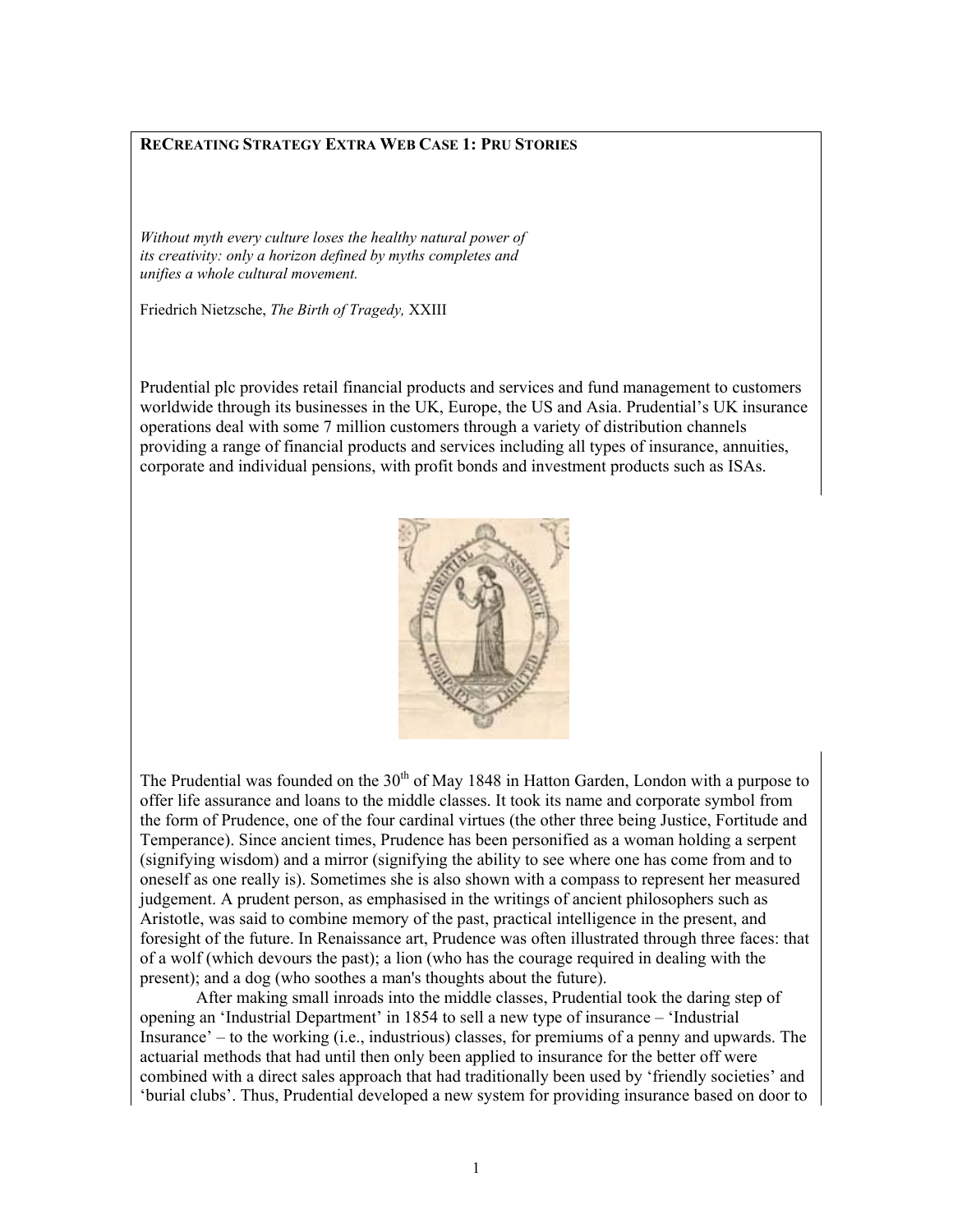door agents supported by actuarial tables to enable them to provide personalized advice and simple, plain-speaking explanations of particular products and plans to the masses. Another innovation added to the Prudential portfolio was the introduction of 'Infantile' insurance policies for children. These new products opened up a huge market for Prudential and the volume of sales began to grow dramatically. In1860, Prudential acquired its main rival *British Industry Life Assurance Company*. With *British Industry* came a large number of established customers and an experienced team of agents in the north of England to help with new sales initiatives.

Annual premium income increased from £1,836 in 1851 to £52,009 in 1861 and £348,975 in 1871, based primarily on the growth of Industrial Insurance. In order to keep up with the increasing administrative work generated by the new business Prudential began to employ lady clerks – a further innovation in the City. By 1879 Prudential was the largest life assurance Company in Britain.

The Company's growing scope in terms of its membership base can be traced through records of national disasters during this period:

| 1880. Pen-y-Graig colliery explosion:          | 87 died, 20 Pru claims paid (23% of total).  |
|------------------------------------------------|----------------------------------------------|
| 1882: Collapse of factory chimney in Bradford: | 50 died, 22 Pru claims paid $(44\%)$ .       |
| 1883: Victoria Hall catastrophe Sunderland:    | 191 infant deaths, 35 Pru claims paid (18%). |
| 1887: Exeter Roval Theatre fire:               | 160 deaths, 53 claims paid $(33\%)$ .        |

By the 1900s Prudential insured one-third of the UK population. Its values of security, plain speaking honesty, value for money, and integrity, and the ensuing emphasis on sound and solid investments, innovations that made things simple for ordinary people, and efficient administration, had clearly struck a chord with the populous.

In 1912, social welfare in Britain, which had been provided for by private enterprise and charity, became a state responsibility and sickness and unemployment benefits were paid through Approved Societies run by private companies. Prudential played a major role in this scheme. By 1948 five million people were receiving benefits through Prudential's agents. The Company installed punch card machines to cope with the volume of statistical and record work that followed. By 1923, Prudential had the largest installation of punched card machines in the world, and in the years that followed mechanised accounting became a familiar part of office practice.

Through the decades that followed, the Prudential – affectionately known as "the Pru" – and their calling salesmen – affectionately referred to as "The Men From the Pru" – became a part of the fabric of everyday life in the UK and even part of the vernacular. By the middle of the  $20<sup>th</sup>$  century "Pru" officially entered the English language, probably the only nickname of a multinational company to have done so. The Complete Oxford English Dictionary's entry runs:

**Pru** (pru:) Colloq. Abbrev. of *Prudential Assurance Company*; esp. in phr. *(the) man from the Pru*, a representative of the Company who calls regularly at private houses to collect life insurance premiums.

**1927** W. E. COLLINSON *Contemp. Eng.* 111 The best known English company, the Prudential, is often called the Pru. **1961** C. COCKBURN *View from West* ii. 19 To what extent.. is our entire view of life.. determined by what is told to us by the Men from the Pru? **1963** *Times* 24 Apr. 12/3 The Prudential Assurance Company has discontinued the issue of life insurance policies paid by weekly premiums. This does not mean that 'the man from the Pru' will no longer be calling from door to door: all new 'industrial' life policy premiums will ordinarily be collected every four weeks instead of weekly. **1973** A BEHREND *Samarai Affair* xiii. 141 She said with no more emotion that if addressing a man from the Pru, 'My husband's told me what you've come for.' **1978** *Guardian Weekly* 15 Jan.21/3 Next year I hope the Cottesloe [Theatre] will offer us, like the man from the Pru, a definite policy.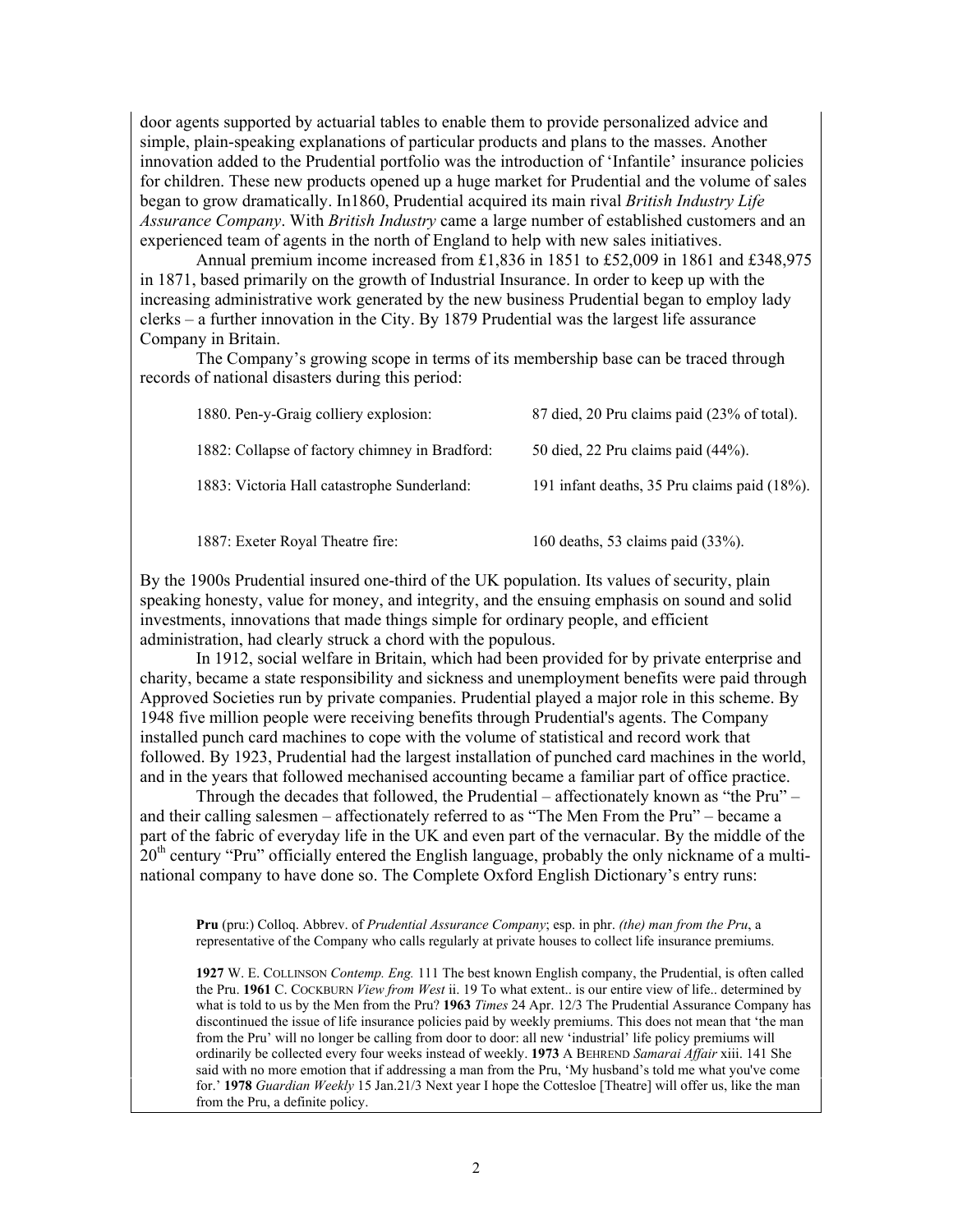The Prudential was also intimately involved in the events surrounding the  $20<sup>th</sup>$  century's two World Wars. During the First World War, Prudential paid in full claims arising from death due to war circumstances and when policies had been taken out before the outbreak of hostilities and no extra premium was charged for existing policies for those engaged in active service. The Pru paid nearly 250,000 war claims, out of a total of 674,000 deaths confirmed by the British Government.

An agency agreement in France in 1921 marked the beginning of overseas expansion. The first overseas Prudential life agency was in India in 1923, followed by overseas branches in Canada, Australia, New Zealand, Africa, the Near East and Malaya in a pattern that followed along the lines of the British Commonwealth. In the early 1980s, the acquisition of Jackson National Life in the US made Prudential a truly global enterprise.

By the outbreak of the Second World War, the Pru had more than 28,000,000 policyholders. Most insurance policies by this time contained clauses that reduced claims on deaths due to war causes. However, the Prudential board decided in September 1939 that claims arising from naval, military and aviation causes be paid in full and agreed to protect policies from lapse due to hardship caused by war. More than 21,000 Britons killed in air raids were covered by the Pru (around one third of the total killed) and the Company also fell victim to the raids. In 1940 Chief Office staff were evacuated from London to Torquay and other regional centres.

After the war, a silhouetted image of The Man from the Pru was launched in an advertising campaign to re-establish the identity of the agent in the post-war world. The image was used in the re-branding of the Industrial Branch as the 'Home Service', providing the whole range of Prudential products to customers in their home.

In 1986, Prudence was re-launched as a modern brand image for the Corporation. The new logo reproduces the traditional form and symbols from the Company's 1848 seal, but, significantly, Prudence's face is turned forward to the future (although the mirror – signifying the ability to see where one has come from – is still emphasized).

In the 1980s and 1990s, however, the Pru struggled to replicate the performance that had characterized its first 130 years. Their hard won reputation was hit by allegations of mis-selling pensions. Moreover, shifts in the way in which financial services were sold and the rise of IFA's (Independent Financial Advisors) in Britain, combined with increased regulation by the FSA (Financial Services Authority), made the Pru's fundamental 'door-to-door' distribution channel increasingly costly and eventually unworkable.

In response, the Pru acquired other companies with expertise in different methods of distribution, notably M&G and Scottish Amicable, a prominent product provider to IFA's, and developed an Internet bank and financial-services company called Egg. In addition, from the mid-1990's the Pru focussed heavily on developing Asian markets – taking and adapting some of its existing business models from the UK to Asia. However, many analysts wondered whether it was too little too late. Others speculated whether, despite all the new brands and initiatives, the Pru's prudent, safe and methodical approach to investment, which remained a part of the Pru Group's ethos, had any part to play in more gung-ho or short-term oriented times. Others still argued that Prudential's acquisition strategy had left it without a clear focus and that it was encumbered by a traditionally high cost structure at a time when its competitors and new players were increasingly lean and mean. Add to this sluggish growth in the industries that related to Prudential's core business, and the picture was looking increasingly gloomy. It was clear that the Pru had lost something of the unity and sure footed-ness that had underpinned its movement throughout the better part of the  $20<sup>th</sup>$  century.

On the 21<sup>st</sup> of June 2001 Mark Wood, formerly Chief Executive of AXA UK and a Senior Executive Vice President of the AXA Group, became Chief Executive of Prudential UK &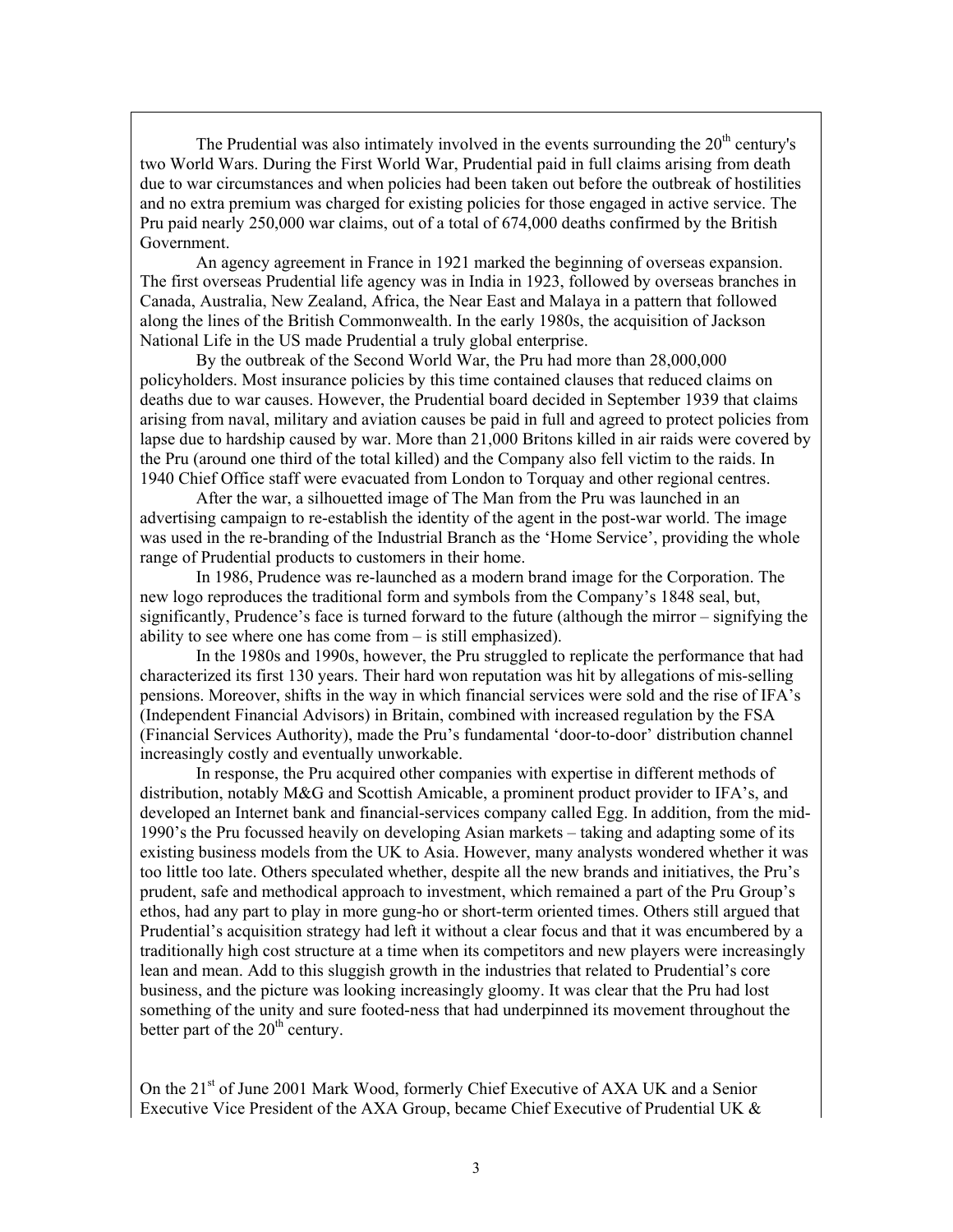Europe. His management team's challenge was clear: to bring about a Renaissance of the Pru's core historic base, but in such a way that the new Pru would be more than a museum piece or  $19<sup>th</sup>$ century curio. This Renaissance would have to lead to a business that would be able to compete in the  $21<sup>st</sup>$  century marketplace.

This marketplace was characterized by increasing globalization and deregulation. This meant an ever-escalating number of competitors, who were, at the same time, increasingly difficult to differentiate between as a result of best-practice benchmarking and the replication of technologies and corporate processes. In this context, Mark Wood and his team needed to find or develop inimitable points of difference and project these in a meaningful way to existing and potential customers.

In a market where the tacit knowledge built up and embedded in the relationships between a Company's employees is perhaps one of the few inimitable sources of competitive advantage one of the initiatives that Wood was most keen to put in place after his arrival was a corporate university. Pru University – a joint initiative between the Pru and Warwick Business School – was established in 2002. One of the purposes of the university was to enable cross functional teams to develop corporate projects that they could then champion and implement, partly in order to promote cross-functional and business-unit dialogue and partly to unleash the creative potential and innovative ideas of its workforce that the Pru had perhaps not made enough in recent times.

One such project team came up with the idea for 'Pru Stories'. The Prudential had recently gone through a very successful exercise defining its core values and developing clear statements of strategic intent that related to these. However, based on the team's logic that: "People don't live at the level of values and visions and strategies, they live at the level of stories," the team decided to try and surface real-life stories or anecdotes that were interesting and compelling, as good stories are, but also encapsulated what the Pru stood for and was trying to achieve in terms that ordinary people could relate to and be inspired by. According to the Pru Stories project team the aim was:

"To use stories from the old Pru and show how the values that we have now have always been around and were really evident at the time of the successful man from the Pru. But then want to show examples of new stories of us living the values to show that we are doing it again and we can start to build our pride up. We want to communicate real stories that convey that our brand values haven't changed; we want to rediscover and communicate the old sense of ourselves in a changed world."

The team believed that communicating stories like this, internally through Intranet maildrops and the like and externally though advertising promotions, might be the best means of resurrecting and communicating unique old values into new contexts so as to give real meaning to how the Pru was different from the competition.

This sort of storytelling approach to building a strategic vision of what differentiates has a long-standing body of theory behind it, even if this has only recently entered the business literature. The quotation with which this case began is one of many from Friedrich Nietzsche extolling the virtues of myths, stories and folklore in communicating the essence of things, giving meaning, and inspiring focussed creative activity in our lives. Nietzsche famously argued that one could know the nature of any person or collective body by simply hearing 3 good anecdotes about them – something that could not be conveyed by any number of statistics or lists of material characteristics. Stories, unlike stats, percentages and lists, convey particular values, virtues and ways of proceeding. Not that this idea was even anything new in Nietzsche's own times, he borrowed it from the Presocratic philosopher Diogenes.

In more recent years, storytelling has begun to be taken seriously in the management literature. In 1997, Professors David Barry from Victoria University of Wellington and Michael Elms from Worcester Polytechnical Institute published the groundbreaking paper "Strategy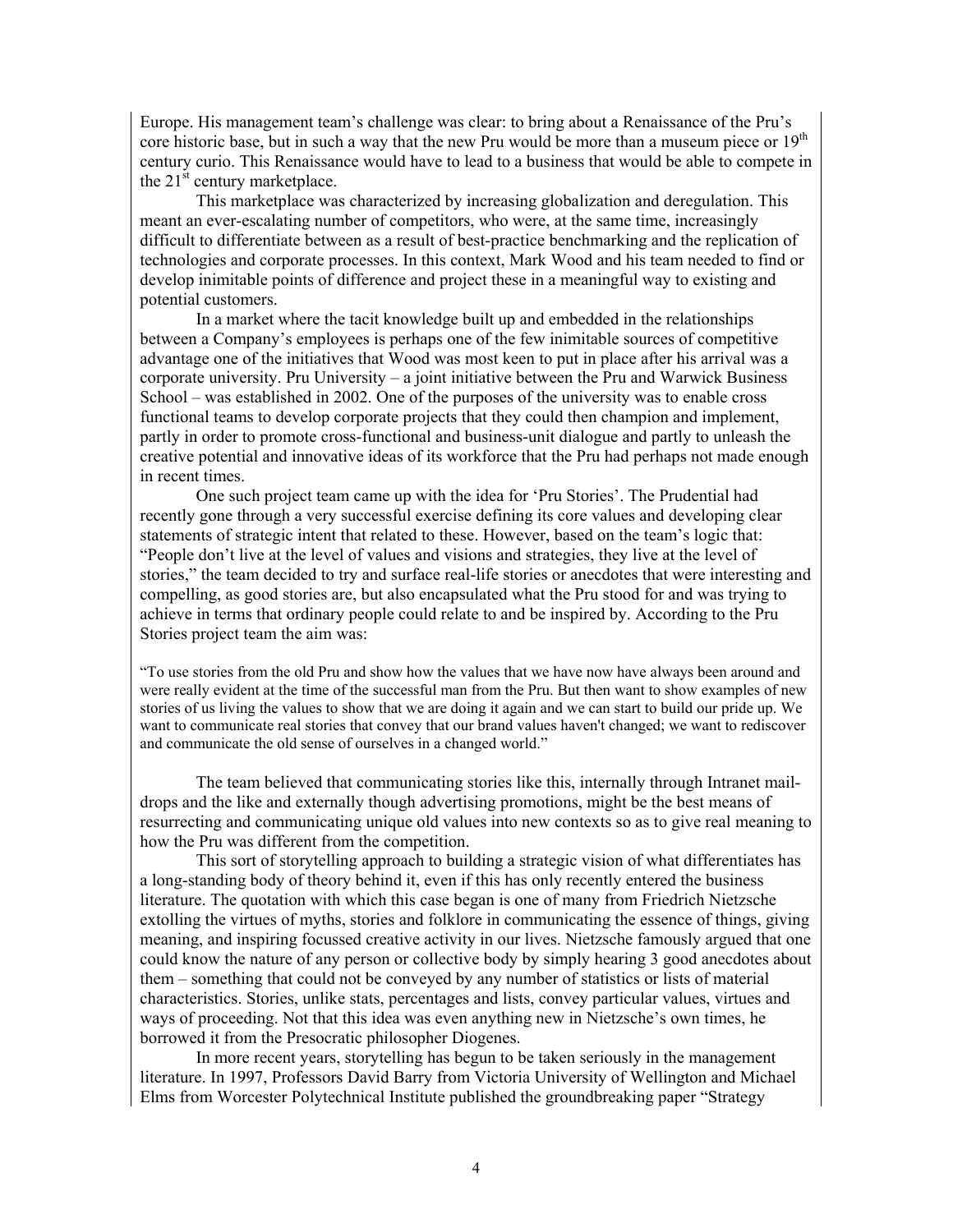Retold: Toward a Narrative view of Strategic Discourse" in the premier academic journal *Academy of Management Review*. The following year, "Strategic Stories: How 3M is Rewriting Business Planning" was published in *The Harvard Business Review*. To many peoples surprise, this paper struck a chord with managers around the world and became one of the most popular published in the *HBR* in the last decade.

In the article managers from 3M ascribe much of its recent success to the Company's "story-intensive culture" and how this has changed the way they "do strategy". They attribute the development of this approach to two things. First, a recognition that traditional bullet points and list making approaches to communicating strategic plans are generally too generic, leave critical relationships unspecified and subsequently do not inspire deep thought or commitment. Second, a recognition that communicating and developing the same ideas through stories enabled them to see themselves and their business operations in complex, multi-dimensional forms that helped them explore opportunities for strategic change and form ideas about future success. "When people locate themselves in these strategic stories", the authors concluded, "their sense of commitment and involvement is enhanced."

The author's backed up their promotion of telling strategy through stories by outlining the 'science of stories'. For example:

• Cognitive psychologists have established that lists are much harder to remember than stories because of 'recency' and 'primacy' effects. People mainly remember the first and the last items on a list but not the rest of it. Also, lists enable 'selective memory' as people tend to select the individual points that they like and focus on these and forget about the whole and the many integrated parts that make this up.

• Language researchers studying how high school students learn found that the story-based style of *Time* or *The Economist* was the best way to learn and remember. When research translated history textbooks into this format they found that students recalled up to three times more than they did after reading traditional textbooks.

• Cognitive scientists have described how we gradually acquire the ability to make decisions and formulate plans through the stories we hear in childhood which enable us to imagine a course of action, imagine its effects on others, and decide whether or not a particular direction should be taken.

In short, if a picture of a company paints a thousand words then a story or some folklore or an anecdote about a company can connect up a thousand threads and give a corporation a face that can launch a thousand well-focussed initiatives.

Right from the earliest discussions between Wood, the project team, and the rest of the team's cohort from Pru U about what form Pru Stories might take, the power of stories in this context was clear. Discussions about what stories people thought really characterized the ethos of the Pru quickly unearthed a number of gems. For example, a story was told of a young telephone operator in Scotland who made a regular follow-up call to a lapsed customer. He turned out to be an elderly man who told her that he always meant to fill in the forms that were sent to him to renew and update his Pru policy, but he found them to be too long and confusing and so never completed them. He said that when the 'man from the Pru' used to call to his door they would fill out the forms together over a cup of tea. So, the telephone operator said to the gentleman that she was going to take a tea break in ten minutes. If he liked he could go and make himself a cup of tea and by the time that was done she would have hers and she would call him back and they would fill out the forms together. He liked the idea very much. They filled out the forms and a satisfied member of the Pru was back in the fold.

Wood liked the story-telling idea so much that he has begun to connect it to they way that he communicates the Pru's strategy for the future. Below are some extracts from his "Prudential Story" which he presented to a conference of Pru managers in 2003.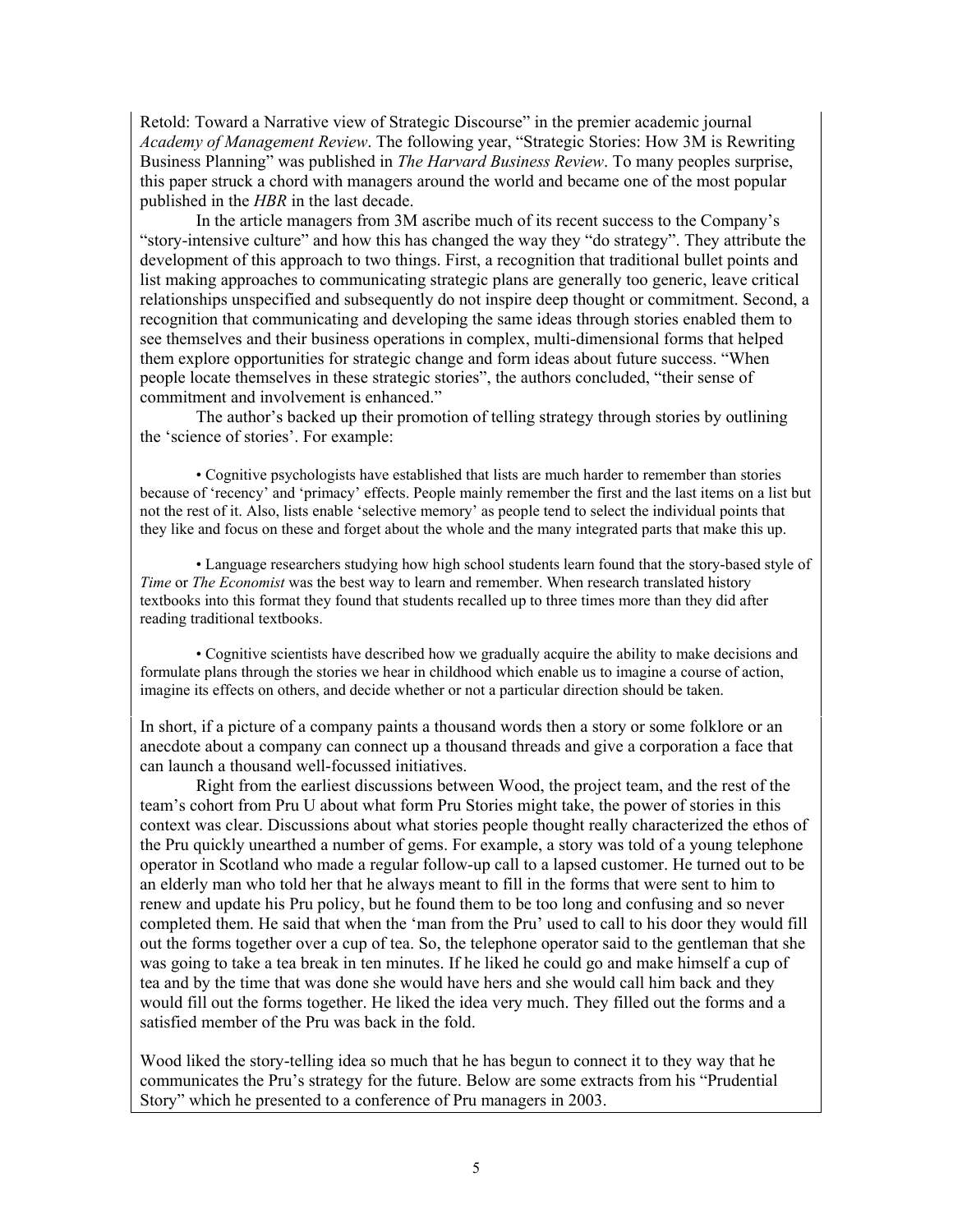I want to tell you a story – a story about our business, the place where we work, where we are each investing our time, where we are building our careers. My purpose in telling this story is to describe my ambition for our part of the Pru over the next 1000 days and indeed into the next century…

What has shaped our future success? Cost reduction? No, but it played a big part in getting us to where we need to be, it has been the price to be paid to enable our business to prosper but it is only a first step. We have become a low cost operator. By knocking out all the obvious areas of duplication while simultaneously making more significant moves including the transformation of our customer service operation and the development of our Indian service centre, we have shifted from the old high cost model to low cost, fast delivery and enhanced service. We have combined this with working hard to maximise the return on our customer's savings, and to providing the best possible service and incentives to our distributors. Our long-term future is dependent on the profit we accrue day by day, week by week, month by month. This determined approach has resulted in the achievement of our doubling of intrinsic value. We achieved this goal through a series of successive 90 day plans.

Each quarter's delivery was managed across the organisation by a 'quartermaster'. The quartermaster's batten was symbolically handed from one member of the executive to another as each quarter past and each quarter's objectives were achieved. The executive team member carrying the quartermaster responsibility assumed, at the beginning of the quarter, authority right across the organisation to align everything we do with that quarter's objectives; the quartermaster ensured that what we delivered quarter by quarter was driven by what was valued by our distributors and by our customers; and we discovered what was valued by our customers by increasingly frequent, intense and frank discussions with our distributors.

However, the preservation and increase of our reputation – our *brand*, have been much more important… Underpinning the financial strength described above is the way we do things – our values. We are a friendly place, approachable, concerned to correct mistakes, but generally known by our customers for being careful, caring and conscientious. The Pru is a place for consistent good value over the long term rather than the best rate for a short period of time. The Pru is prudent rather than expedient. We believe that if it seems too good to be true it probably is. We would rather be criticised for cutting bonuses and maturity values than risk our financial strength. Our speed of service, while prompt, is not unsustainabley or flashily fast. We are a place where you talk to real people at the end of the telephone rather than one of those computer thingies; if you are a bit muddled in your thinking about your finances at the Pru you will find somebody, using words you understand who will take you through what you need to do and in a straight forward way. You will not find us talking in jargon. We are a place where, whatever the purpose of your call, you'll get a professional and sympathetic ear – someone concerned to ensure that your confidence in the Pru grows with every contact…

To double our intrinsic value we knew that we had to have the right priorities. We made some tough decisions. We stopped some big projects. We have placed increasing importance on return on capital. This meant that we decided not to pursue some profitable opportunities. They required too much capital. We disappointed, irritated and confused people. Some decided to leave us because they did not enjoy our disciplined pursuit of return on capital. But we knew we were focussing in the right place, on our brand, our product strengths, on our distribution channels, on our costs and our financial strength. We focused on our product strengths in Group Pensions, Bulk Annuities, and our capability within the With Profits and Annuities markets while beginning to develop a presence in the ISA market. Our clear view and a particular focus on managing our scarce capital and long-term financial strengths dictated our priorities. Nonetheless on several occasions we acted tactically. Without notice we changed tack, spotting an opportunity, moving swiftly and decisively, often against competitors, following rapid analysis and assessment to pounce and to profit. We have ceased to be a thinking organisation enjoying debate for its own sake, insisting on perfection rather than delivery. We have become prone to action, valuing "sooner rather than perfect", earning the right to exist by charting a pragmatic course and having something to show for it.

So at the end of these 1000 days what has changed? Well in 1000 days we, each of us individually will be here because we want to be. The pulse rate of the organisation has quickened. The acceptable standard of performance has risen. The error rate has dropped. Decisions result from analysis not opinion. Effectiveness counts more than seniority. We like the people we work with. We can depend on each other as we work to a common set of clear, defined, stretching but achievable 90-day deliverables. We trust each other based on our experience of working with each other.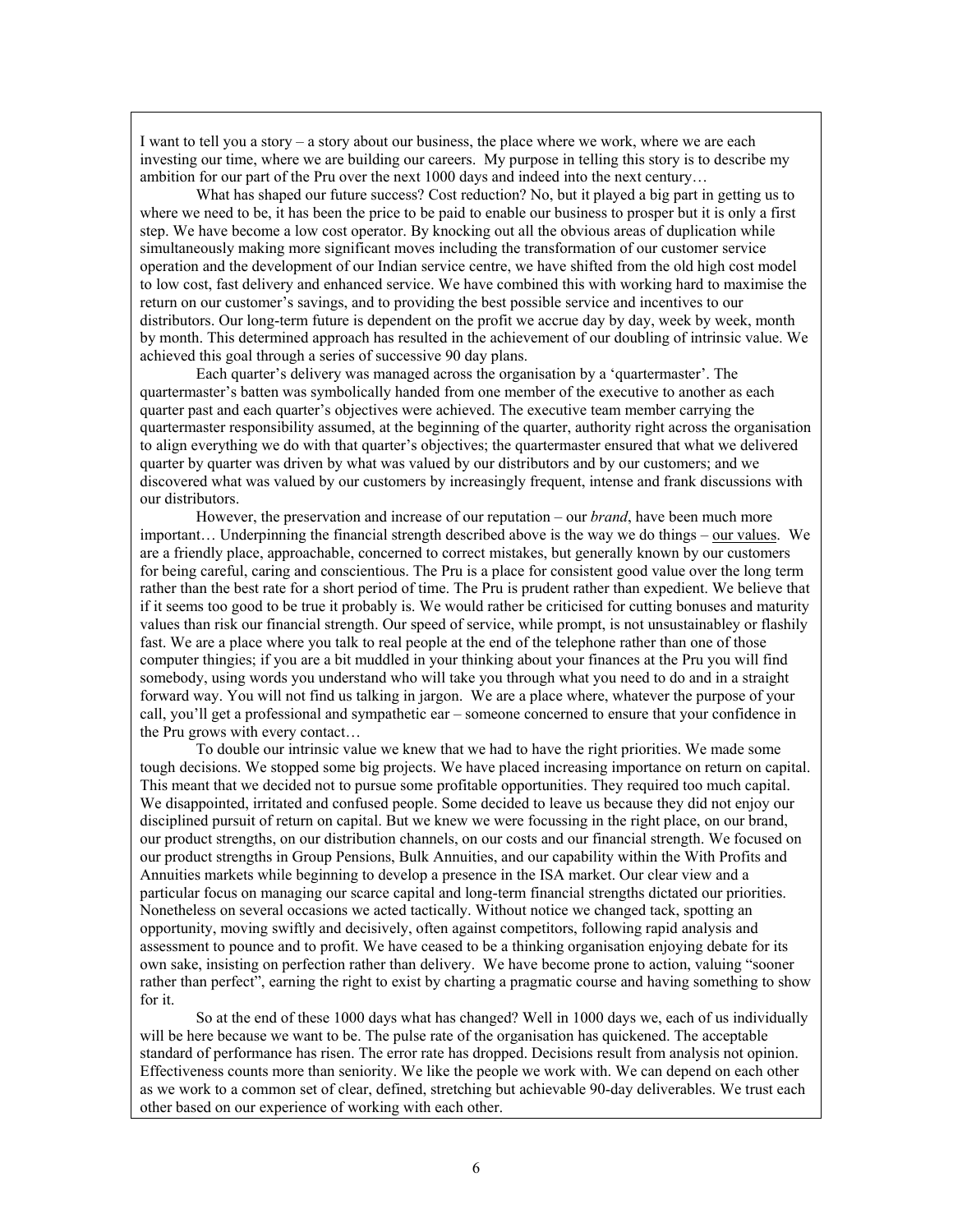But there is something else beyond all this. We have shown each other what happens when we pull together. We have realised that one plus one can equal three. We understand that we are interdependant. This has made our teamwork more effective – we are listening to each other, analysing what we hear, checking and then taking action. We are developing a sense of balance between working for today and learning for tomorrow. We are recognising that what we put into the organisation will be reflected in what the organisation achieves and in how we are rewarded. When something is being developed, changed, implemented we run as a project. When we are chasing new business, somehow, we are all aware of it, we hunt as a pack. We now have a head office which now feels more like a college library than a corporate bureaucracy; we have meetings standing up, we informally gather around open plan tables, we pop round to see each other rather than sending an e-mail, we run to appointment whilst passing on information over our mobiles. We are on the move. We are constructive. We are optimistic. We have stopped being a ponderous bureaucratic organisation…

We understand that we are in competition. We know that if we aren't better than our competitors our competitors will win our distributors and our customers from us. Therefore we watch our competitors like hawks. When we see weakness we strike; when we see strength we work harder, in partnership with our distributors; whether they be a leading IFA advising a person in poor health on the best choice of annuity or a major bank providing a standard product to thousands of customers through hundreds of branches. Thus their clients remain our loyal customers.

But smooth interfaces, effective products, excellent investment performance, fast decisions, competitive pricing and commissions, even financial strength: these are just 'hygiene factors'. Our key differentiated product and service is The Plan from the Pru.

The Plan from the Pru has transformed the way in which people think about their savings. Now they understand what they are doing. With the Plan from the Pru as their guide, they have set themselves financial objectives. We work relentlessly to simplify our products to ensure that our customers understand what they are buying, how the product works, what the promise is, what they can expect and what they are risking…

And we do all of this at the absolute minimum cost and to create the maximum profit for our shareholders. We have disregarded unnecessary processes, duplicate activities, restrictive bureaucracy, valueless overheads, pretentious practices; these will never have a place in our business. Grand offices, layers of management, ponderous meetings, lengthy decision making, hesitant procrastination, ineffective delegation, and the avoiding of individual responsibility have no place with us…

But there is more to it than that, something more fundamental. Above all else we have worked, first and foremost, to ensure that our customers, in their old age, can afford to eat, to heat their homes, to take the style of holiday they are used to, replace worn out clothes, and continue to tend the garden they love and live in the home in which they are comfortable.

Thus, the job we have chosen to do is among the most valuable in society. Doctors and priests, depending upon your outlook, have more worthy roles in our community – they deal with our physical and spiritual well-being. We are the custodians of people's material well being. We provide the foundation for a civilised society. Civilisation, a society that can afford leisure, depends on a secure store for savings protected for the future. We provide that secure place. We have an obligation to perform at the highest possible level in every aspect of what we do. People trust us; we must be worthy of that trust.

Prudential is a mighty business.

The third last paragraph already has a good deal of folklore around it. Wood has become well known throughout the Company for touting "Helping Old People Eat" as the Company's true calling or mission. Like all companies now, the Pru already has far more conventional statements of purpose, like the one listed below, taken from its website:

*Prudential plc, through its businesses in Europe, the US and Asia, provides retail financial products and services and fund management to many millions of customers worldwide. Our commitment to the shareholders who own Prudential is to maximise the value over time of their investment. We do this by investing for the long term to develop and bring out the best in our people and our businesses to produce superior products and services, and hence superior financial returns. Our aim is to deliver top quartile*